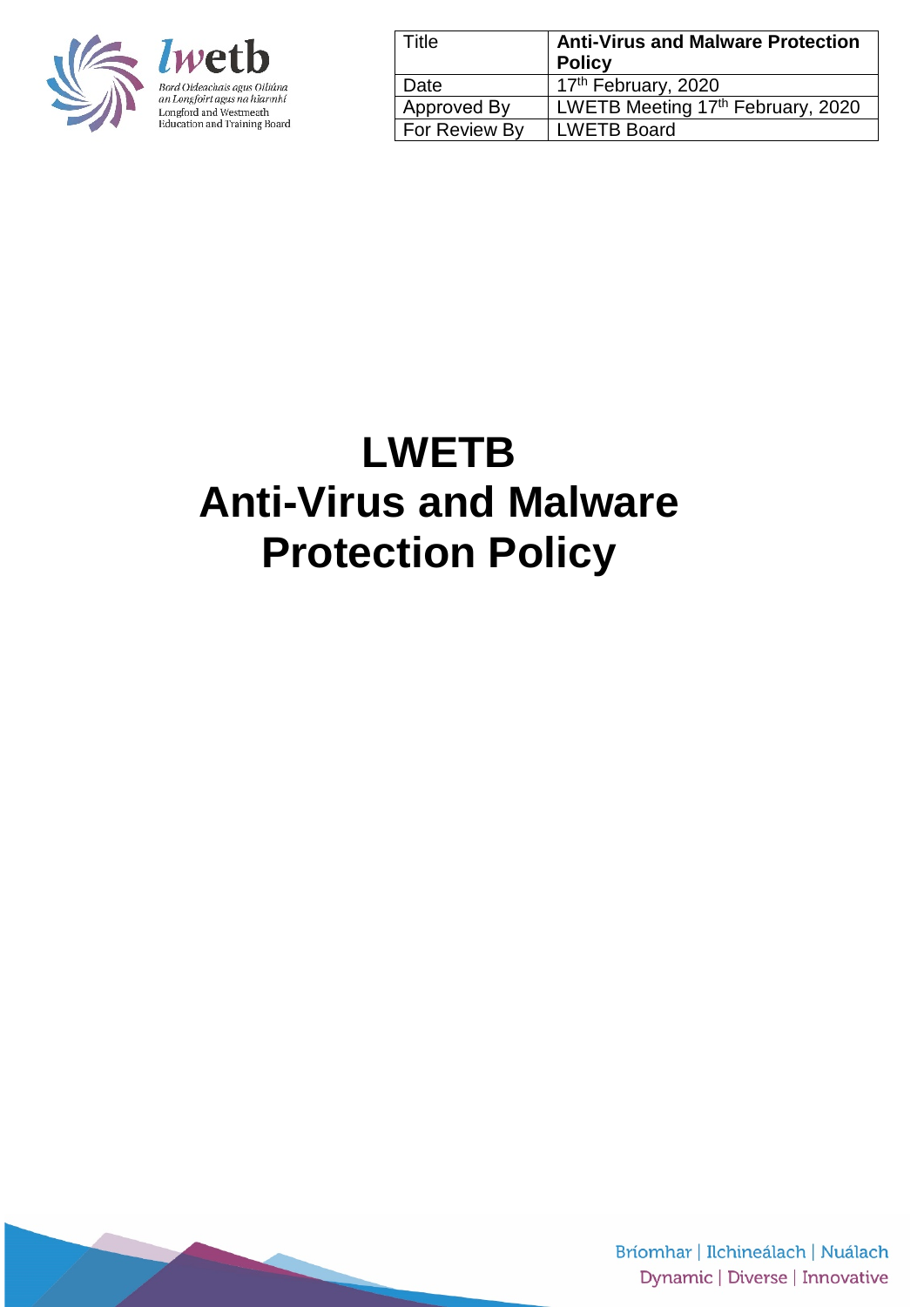

# 1. Purpose

The purpose of the Anti-Virus and Malware Protection Policy is to establish principles which must be met to prevent viruses and malware from entering the LWETB's environment, to identify and report on malware or suspected malware attacks, and to define appropriate actions to eliminate and recover from malware related incidents.

Please note if there is anything in this Policy which is unclear or if you have any questions please contact ICT Support who will provide assistance.

# 2. Description

This policy applies to all LWETB employees and contractors using LWETB resources. It is the personal responsibility of each individual to take precautions to ensure that no form of virus or malware is introduced into any of LWETB's resources or systems with which they come into contact.

# 3. Definitions

For the purposes of this policy, we apply the term "Malware" to define all types of malicious software that performs malicious tasks like deleting files, changing computer settings, collecting personal information, gaining access to systems, holding the user to ransom etc. This includes Viruses, Worms, Trojans, rootkits, keyloggers, spyware, adware etc.

"Must", or the terms "required" or "shall", refer to an absolute requirement of the policy. "Must not", or the phrase "shall not", refer to statements which are an absolute prohibition of the policy. "Should", or the adjective "recommended" refers to a statement that should be applied. In certain circumstances, there may exist a valid reason to ignore a particular item. In this case the full implications must be understood and carefully weighed before choosing a different course.

"Should not", or the phrase "not recommended" mean the specified behaviour should not be performed. There may exist valid reasons in particular circumstances when the particular behaviour is acceptable, but the full implications should be understood and the case carefully weighed before implementing any behaviour described with this label.

## 4. Requirements

All users must note and report any observed malware or suspected security incidents as soon as possible. Particularly virus outbreaks must be reported to LWETB ICT Support and to your Manager. All end-user devices connecting to LWETB resources must have appropriate anti-virus and malware protection installed and active. To protect against malware infections, an 'in-depth defence' strategy is required to minimise the risk of loss or damage to services. This includes anti-malware security controls at: Client Level, Server Level and Network Perimeter.